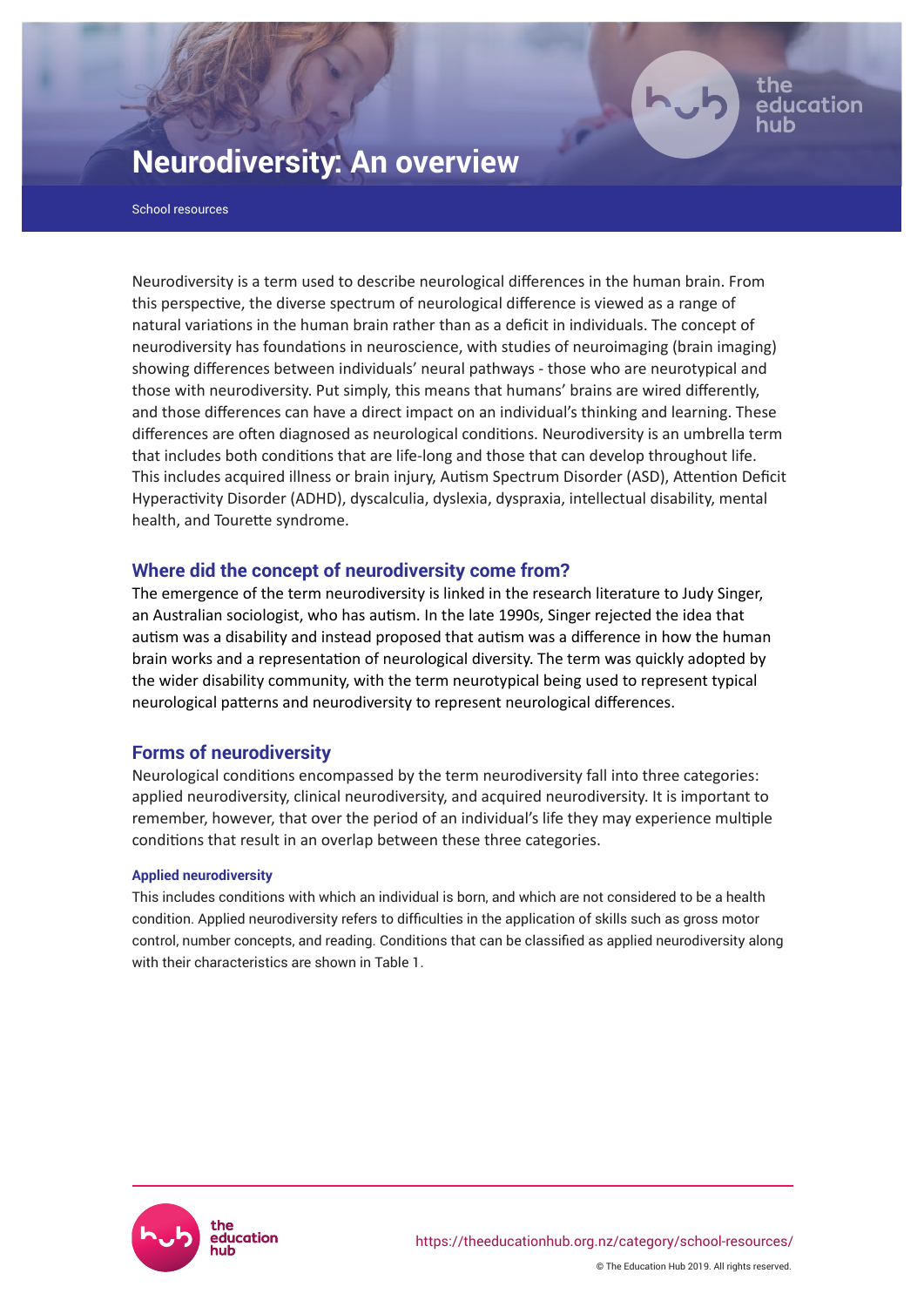| <b>CONDITION</b> | <b>CHARACTERISTICS</b>                                                                                                                                                                                                                                         |
|------------------|----------------------------------------------------------------------------------------------------------------------------------------------------------------------------------------------------------------------------------------------------------------|
| Dyscalculia      | Dyscalculia can lead to difficulties in understanding numbers and<br>applying number concepts and calculation.                                                                                                                                                 |
| <b>Dyslexia</b>  | Dyslexia affects language processing in the brain and can lead to<br>difficulty with reading, writing, and ordering speech.                                                                                                                                    |
| Dyspraxia        | Dyspraxia is a developmental condition that can affect the processes<br>involved in an individual's planning and execution of movement.<br>Dyspraxia can also affect an individual's intellectual, physical, social<br>and emotional, and sensory development. |

Table 1: Applied neurodiverse conditions

#### **Clinical neurodiversity**

This includes neurological differences with which an individual is born, and which are considered to be health conditions. Clinical neurodiversity relates to difficulties in communication, social skills, behaviour, and impulse control. Conditions that can be classified as clinical neurodiversity along with their characteristics are shown in Table 2.

| <b>CONDITION</b>                                      | <b>CHARACTERISTICS</b>                                                                                                                                                                                                                                                                                                                                  |
|-------------------------------------------------------|---------------------------------------------------------------------------------------------------------------------------------------------------------------------------------------------------------------------------------------------------------------------------------------------------------------------------------------------------------|
| Attention deficit<br>hyperactivity disorder<br>(ADHD) | ADHD is a developmental condition that has 3 sub-groups: hyperactive<br>ADHD, impulsive ADHD, and inattentive ADHD. Individuals may<br>experience effects that predominantly fall within one category or a<br>combination of categories. ADHD can affect an individual's attention<br>span, impulse control, mood regulation, and ability to sit still. |
| Autism                                                | Autism is a developmental condition that can affect an individual's<br>communication, social interaction, impulse control, interest levels, and<br>sensory regulation. Autism is a spectrum condition so the severity and<br>specific effects can vary greatly for each individual.                                                                     |
| Intellectual disability                               | Intellectual disability is a developmental condition that can impact<br>the development of an individual's cognitive function and adaptive<br>behaviour skills. These two things can affect thinking, learning,<br>problem solving and reasoning.                                                                                                       |
| Tourette Syndrome                                     | Tourette Syndrome is a condition that affects an individual's<br>nervous system. Common characteristics of Tourette Syndrome<br>include uncontrollable and repetitive movements and<br>vocalisations.                                                                                                                                                   |

Table 2: Clinical neurodiverse conditions

#### **Acquired neurodiversity**

Includes neurological differences that can develop as part of a health condition or injury.

Acquired neurodiversity relates to conditions that can be resolved as an illness or injury heals, as well as conditions that can worsen as an individual's health deteriorates.

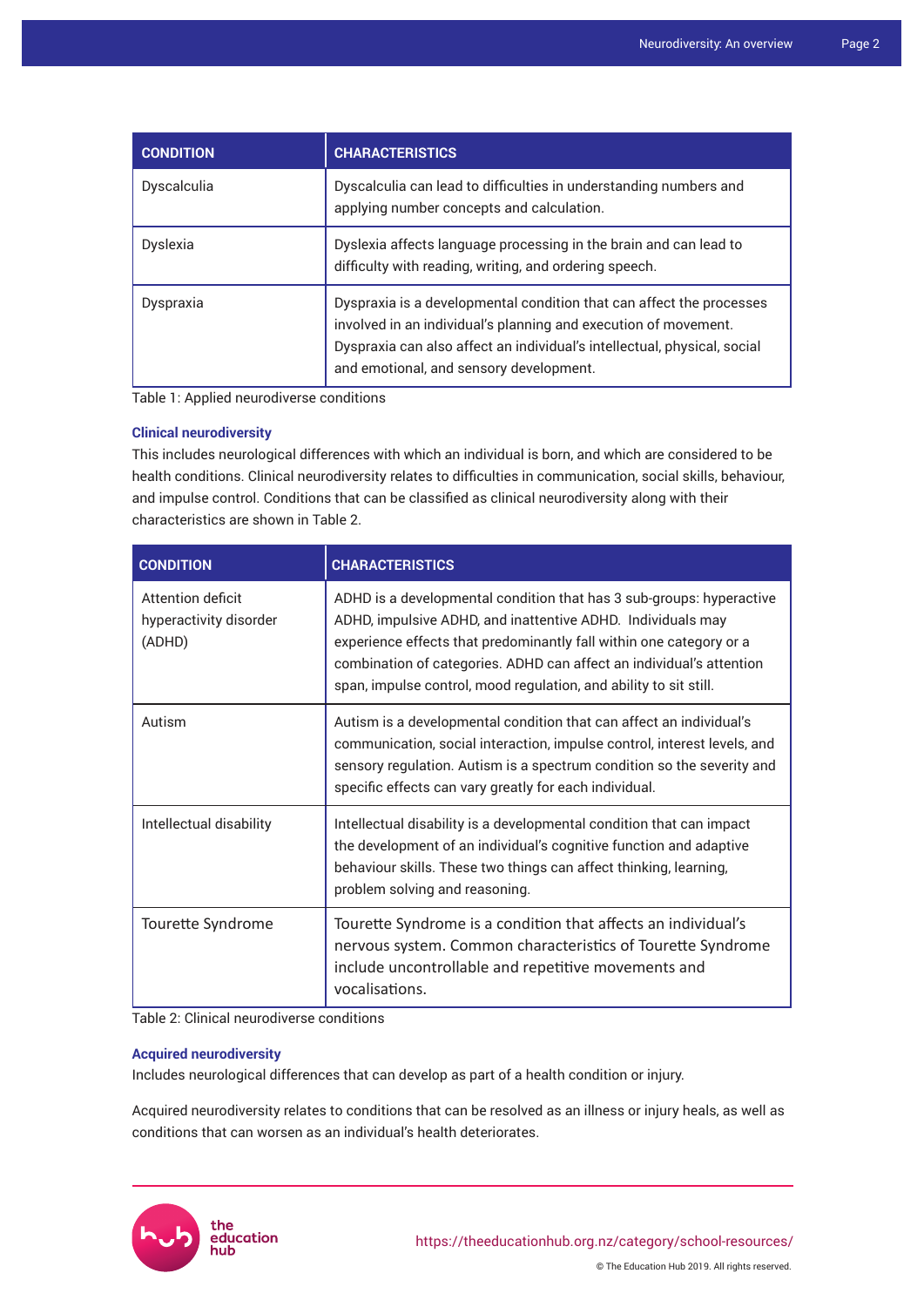Conditions that can be classified as acquired neurodiversity along with their characteristics are shown in Table 3.

| <b>CONDITION</b>      | <b>CHARACTERISTICS</b>                                                                                                                                                                                                                                                                                                                                                                                                                                                                                                 |
|-----------------------|------------------------------------------------------------------------------------------------------------------------------------------------------------------------------------------------------------------------------------------------------------------------------------------------------------------------------------------------------------------------------------------------------------------------------------------------------------------------------------------------------------------------|
| Acquired brain injury | Acquired brain injury is damage to the brain that is caused by an<br>accident or event. This condition can affect a person's memory,<br>personal organisation, communication skills and their ability<br>to concentrate.                                                                                                                                                                                                                                                                                               |
| <b>Illness</b>        | Illnesses themselves, along with the treatment of some illnesses, can<br>result in either permanent, degenerative, or temporary neurological<br>conditions. For example, stroke, Parkinson's Disease, Chronic Fatigue<br>Syndrome, and some cancer treatments can all affect an individual's<br>neural system and lead to an illness-related neurological condition.                                                                                                                                                   |
| Mental health         | Under the neurodiversity umbrella, mental health refers to conditions<br>that can affect cognition such as anxiety, depression, and obsessive<br>compulsive disorder. These conditions can occur for a number of<br>reasons including trauma, the side effects of medication, exposure to<br>certain substances, or as a response to a significant life event. Mental<br>health is considered to be acquired neurodiversity as these conditions<br>can be episodic and have temporary effects on a person's cognition. |

Table 3: Acquired neurodiverse conditions

It is important to remember that characteristics of conditions like those listed above will have varying impacts and levels of severity in individuals diagnosed as having those conditions. It is also important to remember that, while an individual may display characteristics of a specific condition, they may not in fact have that condition. Through the neurodiversity model, we can begin to understand how and why an individual may display and experience characteristics that overlap multiple conditions as these conditions are interrelated and all stem from neurological differences.

## **Variations in terminology**

In some of the literature on neurodiversity, what is often referred to elsewhere as Autism Spectrum Disorder (ASD) is instead referred to as Autism Spectrum Condition (ASC). While different in approach, these terms are referring to the same thing. The shift in language is deliberate as it rejects the medical model of diversity that frames human differences as disorders that need to be cured in favour of a more social model of diversity as a natural occurrence. While this aligns with the neurodiversity model, it is not applied universally. For example, Attention Deficit Hyperactivity Disorder includes the words deficit and disorder, neither of which reflect the social model of difference with which neurodiversity is aligned. This terminology is a representation of the pervasive influence of medical models of diversity rather than a representation of the neurodiversity perspective.

### **A strengths-based model**

The concept of neurodiversity represents a strengths-based model which acknowledges that, while some children learn and think differently, these are simply differences and not deficits. The neurodiversity model shifts the focus away from the challenges that a neurodiverse individual may experience to the

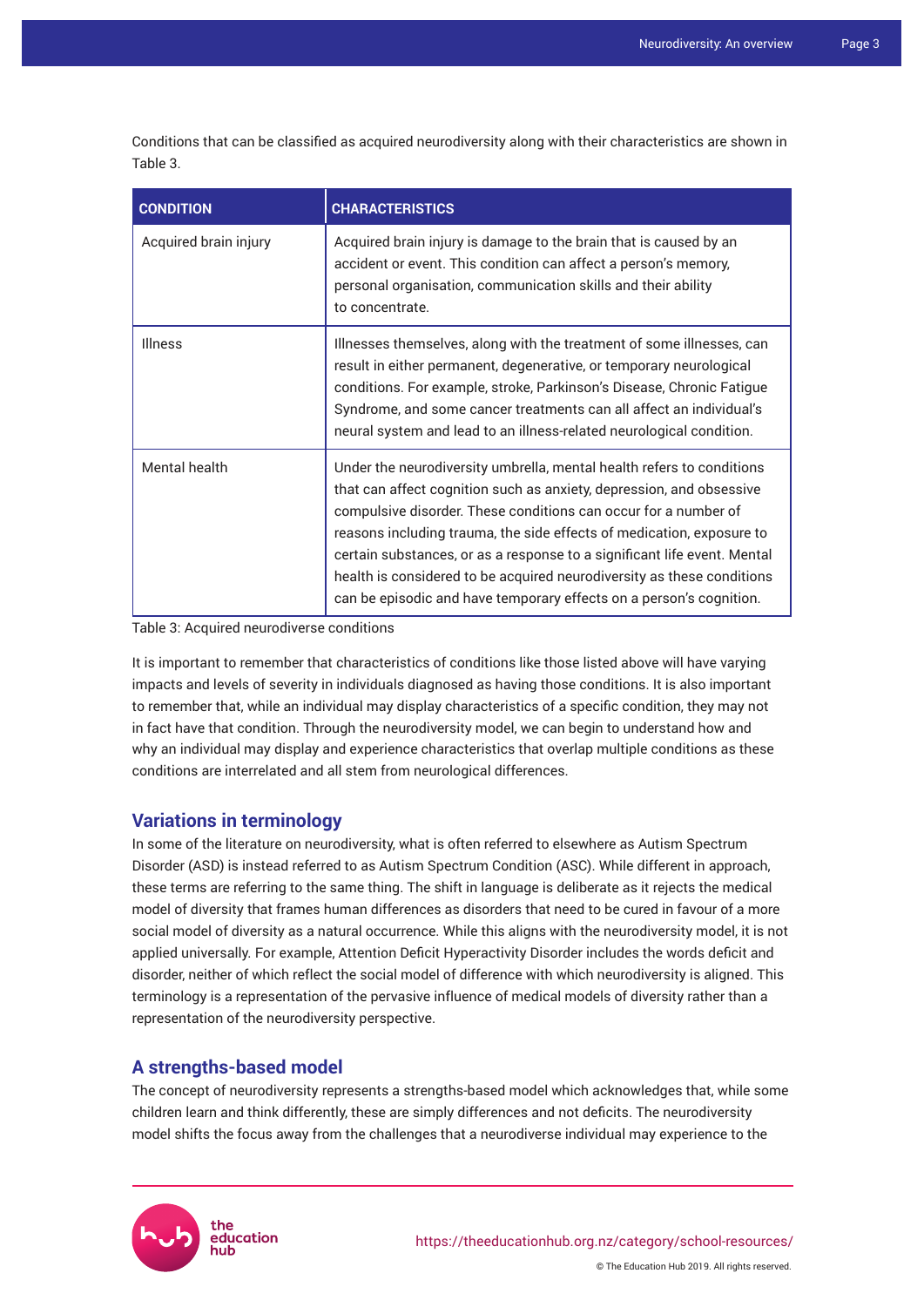strengths that they possess. For example, an individual diagnosed with dyslexia may experience difficulty decoding words and have great visual communication skills.

Designing learning programmes and tasks that allow children to draw on their known strengths can create opportunities for students to access the class curriculum in ways that suit their individual abilities. Using a strengths-based approach is one way to create learning opportunities that allow students to experience success and develop confidence in their abilities while also ensuring that the things that children find challenging do not become barriers to their learning. Designing learning programmes that allow children to access the class curriculum in a number of ways is an approach that can benefit not only neurodiverse learners but all learners.

By highlighting the positives of neurodiversity, the strengths-based approach has the potential to increase awareness and understanding about neurological difference while also reducing social stigma. The positive framing of difference in the neurodiversity model can also assist teachers and schools who may be thinking about how to support neurodiverse students to be successful learners.

#### **Supporting neurodiverse students**

One goal of the neurodiversity model is to provide appropriate support for neurodiverse students. When a child has an official diagnosis, support can be tailored to meet their individual learning support needs based on the challenges that diagnosis brings. Some children may never receive an official diagnosis but still present characteristics that align with a neurological condition. Support can still be provided to these students using the strengths-based approach of the neurodiversity model. When a child does not have an official diagnosis and a condition is suspected, it is important to consult with the child's family before seeking further professional advice.

#### **Support within schools**

There are many ways that teachers and schools can support neurodiverse students. This may include fostering a school culture that celebrates diversity, providing teachers with professional development on supporting diverse learning needs, and incorporating student voice in decision making processes. In terms of classroom support, teachers should ensure that learning programmes and the learning environment are designed in ways that engage all students. This may include providing content in multiple formats that allow students to access information in a way that suits their learning strengths, and multiple options for how a student may represent their learning.

### **Additional support**

Where additional learning support such as teacher aide support or specialist support like speech language therapy is needed, referrals can be made to the Ministry of Education by contacting a regional service manager. Referrals are generally made by a school's Special Education Needs Coordinator (SENCo). In cases where a school does not have a SENCo, teachers or other senior leaders may make referrals.

While the neurodiversity model focuses on the positives of neurological differences, many requests for additional resourcing and support require the student to have a formal diagnosis of a disability, which can sometimes be a negative experience for students and their families. Schools and teachers may support students and their families through this process by making sure they have the information they need, that they understand the process, and by attending events such as paediatric appointments with students and their families.

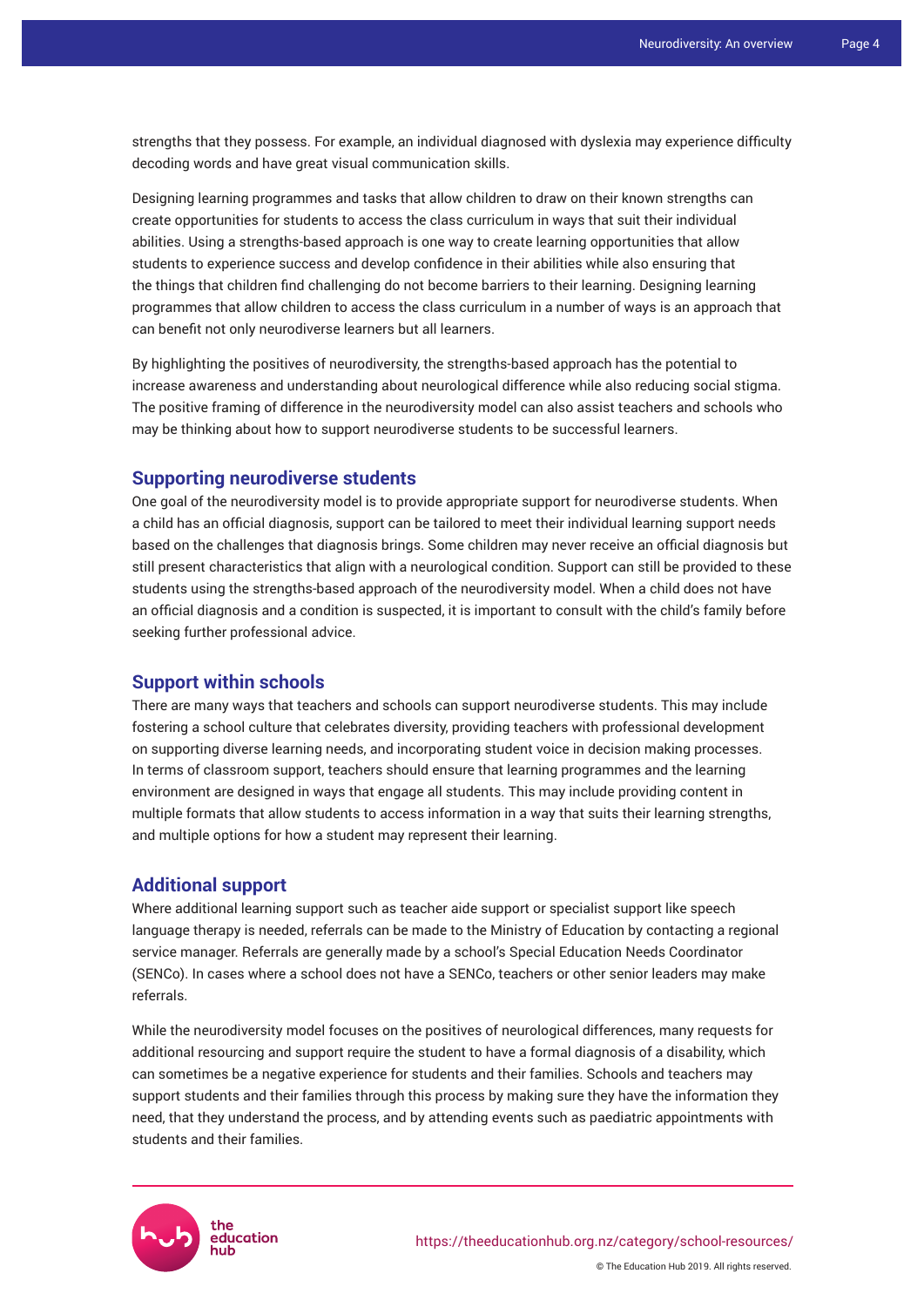#### **Myths and misconceptions**

There are a number of myths and misunderstandings associated with neurodiversity and neurodiverse students.

- **Neurodiverse students cannot learn.** All students have the potential to learn. A perceived lack of intelligence and low teacher expectations for neurodiverse students has been linked to student underperformance and poor achievement. While some students may require curriculum adaptation and differentiated teaching instruction, this does not mean they are incapable of learning and succeeding at school.
- **Neurodiversity means changing how we talk about people with neurological conditions.**  Neurodiversity is more than just changing the language we use to define neurological conditions. Neurodiversity is a model that challenges society's assumptions about what is normal and how they frame difference. Under this model, it is not the characteristics of neurological conditions but societies themselves that create barriers to the participation, achievement, and success of neurodiverse individuals.
- **Neurological conditions can be cured.** It is possible for some neurological conditions to be resolved over the course of a person's life. For example, some acquired neurological conditions can be temporary or episodic. Other neurological conditions, such as autism, are lifelong. The neurodiversity model seeks to redefine definitions of what is considered normal through framing diversity as natural as opposed to something that requires treatment or cure.
- **It is the teacher's responsibility to make sure neurodiverse students are included in the classroom.**  It is everyone's responsibility to make sure all children are included in the classroom. While the teacher is the leader of their classroom, students, other teachers, school leaders, and even parents can contribute to the culture of the learning environment. The teacher plays a key role as both a facilitator and role model for approaches to neurodiversity in the classroom.

#### **References**

Armstrong, T. (2015). The myth of the normal brain: Embracing neurodiversity. AMA Journal of Ethics, 17(4), 348-352.

Armstrong, T., & Ebrary, Inc. (2012). Neurodiversity in the classroom: Strengthbased strategies to help students with special needs succeed in school and life. Alexandria, VA: ASCD.

Barnhart, G. (2015). Neurodiversity: Celebrating the unique abilities of persons with autism. Journal of Intellectual Disability Research, 59, 73.

Baron Cohen, S. (2017). Editorial Perspective: Neurodiversity – a revolutionary concept for autism and psychiatry. Journal of Child Psychology and Psychiatry, 58(6), 744-747.

Bélanger, S. & Caron, J. (2018). Evaluation of the child with global developmental delay and intellectual disability. Paediatrics & Child Health, 23(6), 403-410. doi:http://dx.doi.org.ezproxy.auckland.ac.nz/10.1093/pch/pxy093

Kapp, S. (2020). Autistic community and the neurodiversity movement: Stories from the frontline. Singapore: Palgrave Macmillan.

Kapp, S., Gillespie-Lynch, K., Sherman, L., & Hutman, T. (2013). Deficit, difference, or both? Autism and neurodiversity. Developmental Psychology, 49(1), 59-71.